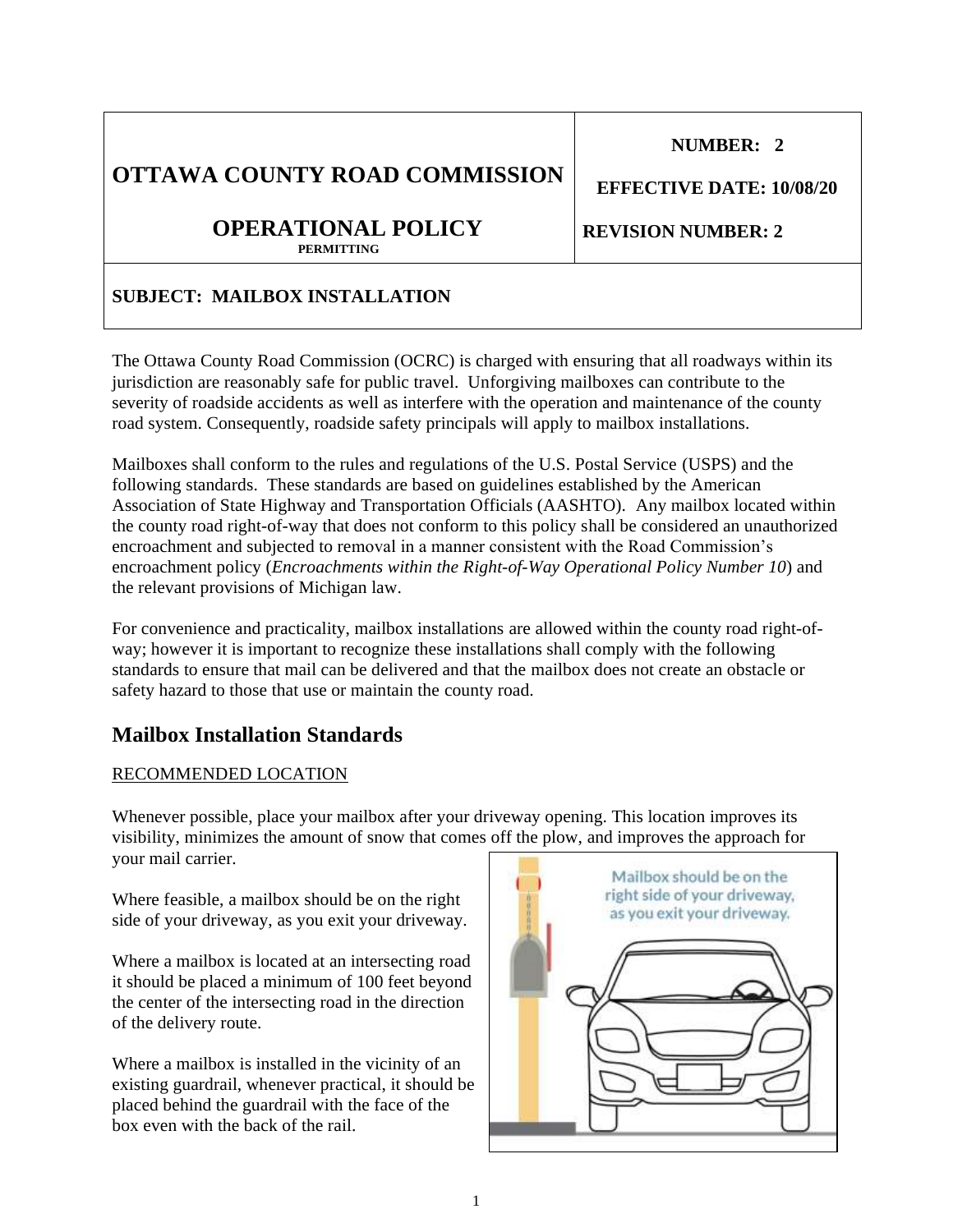### OFFSET FROM ROAD

Mailboxes should be set back at a minimum of one foot from the edge of the shoulder, regardless of whether the shoulder is gravel or paved. Greater offset distances are encouraged so the mail carrier can move out of traffic.

### MAILBOX HEIGHT

According to USPS standards, a mailbox must be installed so the bottom of the mailbox is between 41 inches and 45 inches above the road shoulder. The USPS mail carrier should provide the desired height.

#### POST SIZE, TYPE, AND EMBEDMENT

Mailbox posts must be sturdy enough to hold up the mailbox in all types of weather. However, they can't be so rugged that they present a hazard to vehicles that leave the road. If a mailbox support is struck by a vehicle, it must easily break away. The following types of posts are acceptable for mailbox supports.

- 4" x 4" wooden posts embedded no more than two feet into the ground. Larger wooden posts (4" x 6" or 6" x 6") may be used only if the post is drilled through with an appropriate spade bit to create a breakaway post.
- One-inch to two-inch round diameter steel or aluminum pipe, or standard U-channel post embedded no more than two feet into the ground.

#### **Unacceptable Mailbox Supports Include**

- anything filled with concrete,
- masonry and stone structures,
- heavy steel structures,
- large diameter wood posts,
- posts fitted with an anchor plate,
- posts set in concrete, and
- most objects that were intended for other uses (e.g., antique plows, I-beams, etc.).

The Road Commission may consider accepting other support post types if a breakaway design can be demonstrated or the support has been approved by AASHTO.